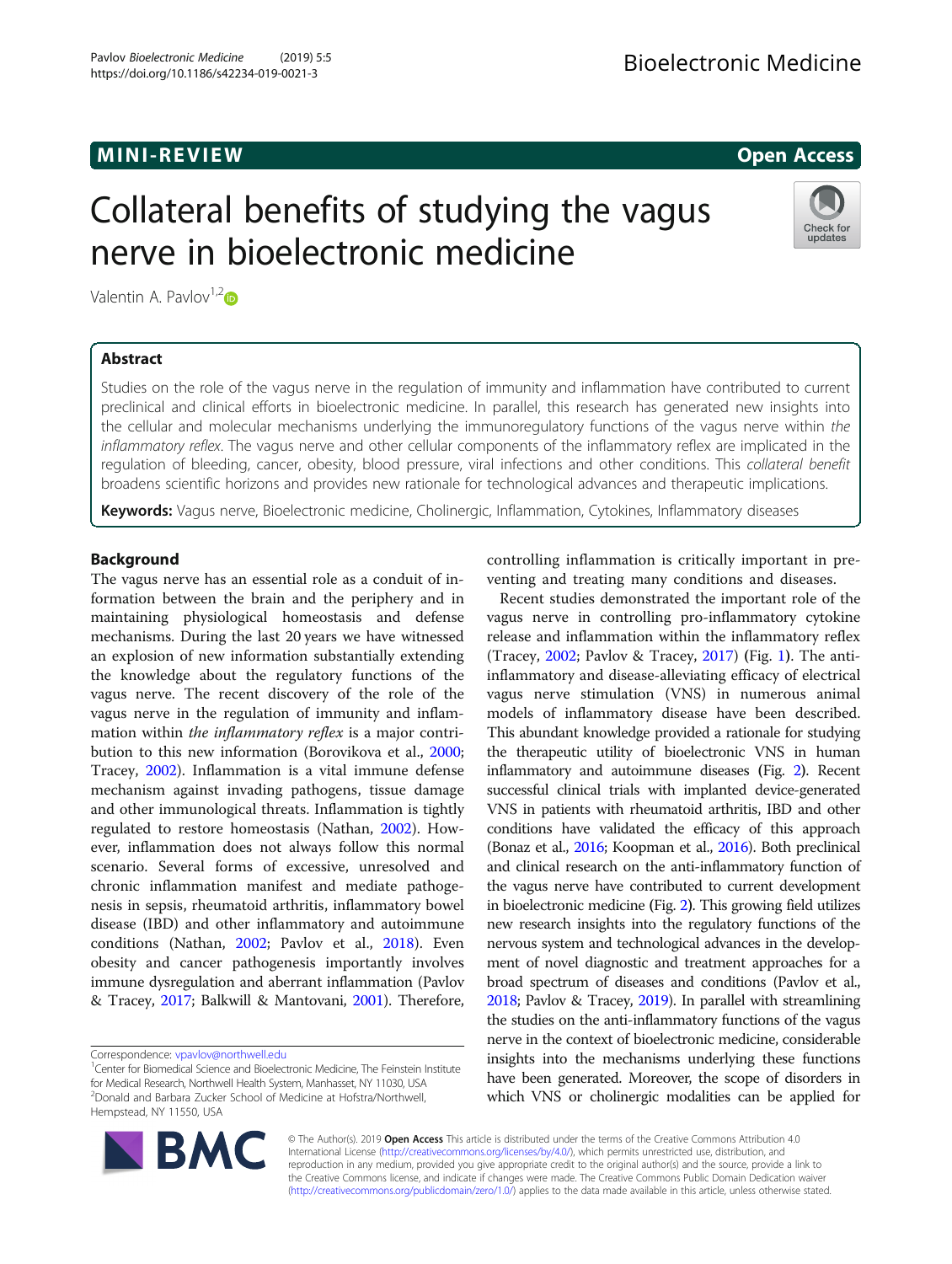<span id="page-1-0"></span>therapeutic benefit has been extended. New discoveries related to the broader physiological role of cellular constituents of the vagus nerve-based inflammatory reflex have also been made. This research improves understanding of neural regulation, presents new therapeutic avenues both for bioelectronic medicine and other fields, leads to conceptual developments, and advances science as a whole. Here, I briefly summarize the role of the vagus nerve in the neuro-immune dialogue with relevance to bioelectronic medicine, and focus on the broader scope of new insights generated, designating them as collateral benefits.

# The vagus nerve: neurophysiological considerations

The vagus nerve is a mixed nerve comprised of afferent (sensory, about 80%) and efferent (motor, about 20%) neurons. Vagus nerve afferent neurons are pseudounipolar cells residing in the nodose ganglia (Berthoud & Neuhuber, [2000\)](#page-5-0). The peripheral axonal terminals of these neurons in many visceral organs sense fluctuations in metabolic and cardiovascular homeostasis and this information is communicated to the brainstem nucleus tractus solitarius (NTS) where central axon endings terminate (Berthoud & Neuhuber, [2000](#page-5-0); Chavan et al., [2017](#page-6-0); Pavlov & Tracey, [2012\)](#page-6-0). Neural communication between NTS and the dorsal motor nucleus of the vagus (DMN) mediates brainstem integration of afferent and efferent vagus nerve signaling, because DMN is a major source of efferent (motor) vagus neurons. These long preganglionic cholinergic neurons communicate with short postganglionic neurons in close range to or within the lungs, heart, pancreas and other innervated organs. Acetylcholine released from these neurons interacts with metabotropic muscarinic acetylcholine receptors (mAChRs) on smooth muscle cells, cardiac myocytes and glandular cells and regulates a broad spectrum of physiological functions including bronchoconstriction, heart rate, gastrointestinal motility and secretion and pancreatic endocrine and exocrine secretion (Pavlov & Tracey, [2012](#page-6-0)).

## The vagus nerve in the neuro-immune dialogue: from preclinical studies to bioelectronic medicine

Studies initiated about 20 years ago substantially broadened knowledge about the vagus nerve by revealing the role of this nerve in the regulation of immunity and inflammation (Borovikova et al., [2000;](#page-5-0) Tracey, [2002\)](#page-7-0). This discovery complemented earlier studies demonstrating the role of afferent vagus nerve fibers in the gastrointestinal tract, hepatic portal system and other visceral organs in monitoring peripheral immune milieu (Chavan et al., [2017\)](#page-6-0). These studies have demonstrated that afferent vagus neurons communicate signals about peripheral levels of IL-1β, TNF and other inflammatory molecules to the brain and specifically to NTS (Fig. 1). Innovative research on the role of afferent and efferent vagus nerve



Fig. 1 The inflammatory reflex. In the inflammatory reflex, the activity of afferent vagus nerve fibers residing in the nodose ganglion is stimulated by cytokines and pathogen-associated molecular patterns (PAMPs). The signal is transmitted to the NTS. Reciprocal connections between the NTS and DMN mediate communication with and activation of efferent vagus nerve fibers from the DMN. The signal is propagated to the celiac ganglia and the superior mesenteric ganglion in the celiac plexus, where the splenic nerve originates. Norepinephrine (NE) released from the splenic nerve interacts with  $β_2$ -adrenergic receptors ( $β_2$ -ARs) and causes the release of acetylcholine (ACh) from T cells containing functional choline acetyltransferase (T-ChAT cells). ACh interacts with α7nAChRs on macrophages and suppresses proinflammatory cytokine release and inflammation. The inflammatory reflex can be activated through brain mAChR-mediated mechanisms by centrally-acting M1 mAChR agonists and acetylcholinesterase (AChE) inhibitors. Somatosensory activation by electroacupuncture at the Hegu point also causes activation of brain mAChR signaling, which then results in activation of efferent vagus and splenic anti-inflammatory signaling. Electroacupuncture at a different acupuncture point activates sciatic nerve signals, which by unknown mechanisms convert to efferent vagus nerve signaling to the adrenal medulla, resulting in dopamine release. Dopamine suppresses inflammation and improves survival in a model of sepsis. Vagus nerve and splenic nerve signaling mediated through α7nAChR on splenocytes controls inflammation in acute kidney injury and alleviates the condition. (Figure created by Debbie Maizels, Springer Nature, for Pavlov and Tracey 2017; reprinted, with permission, from the authors in conjunction with Springer Nature)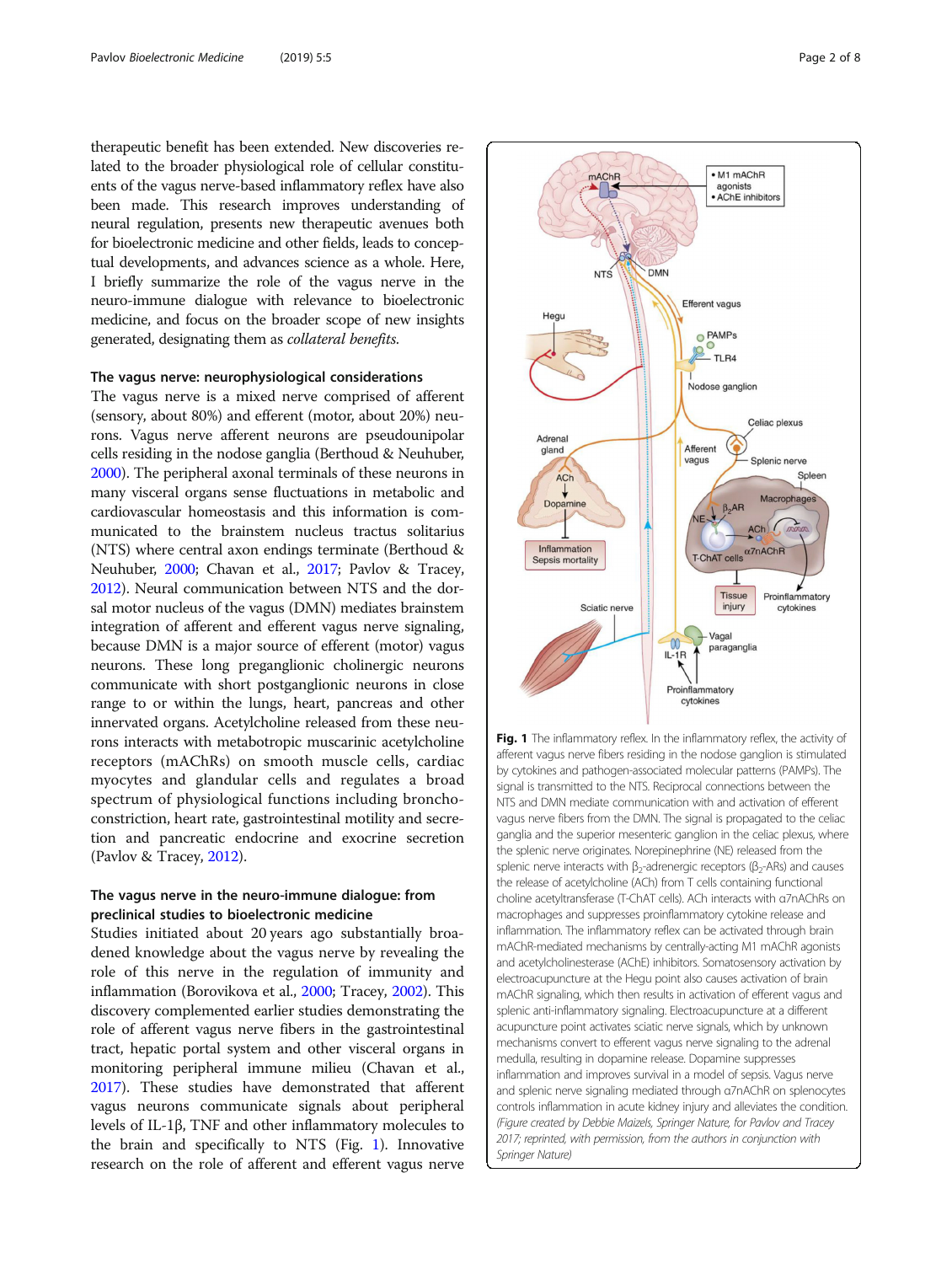<span id="page-2-0"></span>signaling in the context of inflammation led to a major conceptual development – integrated afferent and efferent vagus nerve signaling regulates immune responses and inflammation within *the inflammatory reflex (Tracey, [2002](#page-7-0))* (Fig. [1](#page-1-0)). Electrical vagus nerve stimulation (VNS) was used to discover the role of the efferent vagus nerve in controlling the levels of TNF and other pro-inflammatory cytokines (Pavlov & Tracey, [2015\)](#page-6-0). In addition, acetylcholine, a major mediator of efferent vagus nerve signaling, suppresses endotoxin-activated macrophage release of TNF, IL-1β, and other pro-inflammatory cytokines (Borovikova et al., [2000](#page-5-0)). Numerous studies in rodent endotoxemia (Borovikova et al., [2000\)](#page-5-0), sepsis (Huston et al., [2006](#page-6-0)), post-operative ileus (de Jonge et al., [2005\)](#page-6-0), collageninduced arthritis (Levine et al., [2014](#page-6-0)), colitis (Meregnani et al., [2011\)](#page-6-0), and other conditions have indicated that VNS can be used as a therapeutic approach to alleviate aberrant inflammation (Pavlov & Tracey, [2015\)](#page-6-0).

Insight from these ongoing pre-clinical studies recently led to the first clinical trials in patients with inflammatory disorders, including IBD (Crohn's disease) (Bonaz et al., [2016](#page-5-0)) and rheumatoid arthritis (Koopman et al., [2016](#page-6-0)). These preclinical and clinical studies accelerated

the growing field of bioelectronic medicine (Pavlov et al., [2018;](#page-6-0) Pavlov & Tracey, [2019\)](#page-6-0) (Fig. 2). The first clinical trials utilized implanted devices for VNS that had already been clinically-approved for the treatment of epilepsy and depression (Bonaz, [2018\)](#page-5-0). Encouraging results from the clinical trials generated parallel efforts focused on technological development, aimed at miniaturizing, improving the control and optimizing the therapeutic regimens of electrodes and devices (Levine et al., [2019\)](#page-6-0). In parallel, development and testing of devices and approaches for non-invasive VNS in preand clinical settings and generating relevant mechanistic insight is also underway. For instance, non-invasive transcutaneous auricular VNS has been recently shown to activate NTS to DMN neural interactions and suppress inflammation in preclinical endotoxemia and postoperative ileus (Hong et al., [2018](#page-6-0)). In humans, the same type of stimulation has been shown to cause NTS and other brain neuronal activation patterns consistent with the "classical" afferent vagus nerve projections (Frangos et al., [2015](#page-6-0)). The therapeutic efficacy of transcutaneous auricular vagus nerve stimulation in depression (Kong et al., [2018](#page-6-0)) and other forms of non-invasive and invasive VNS in treating

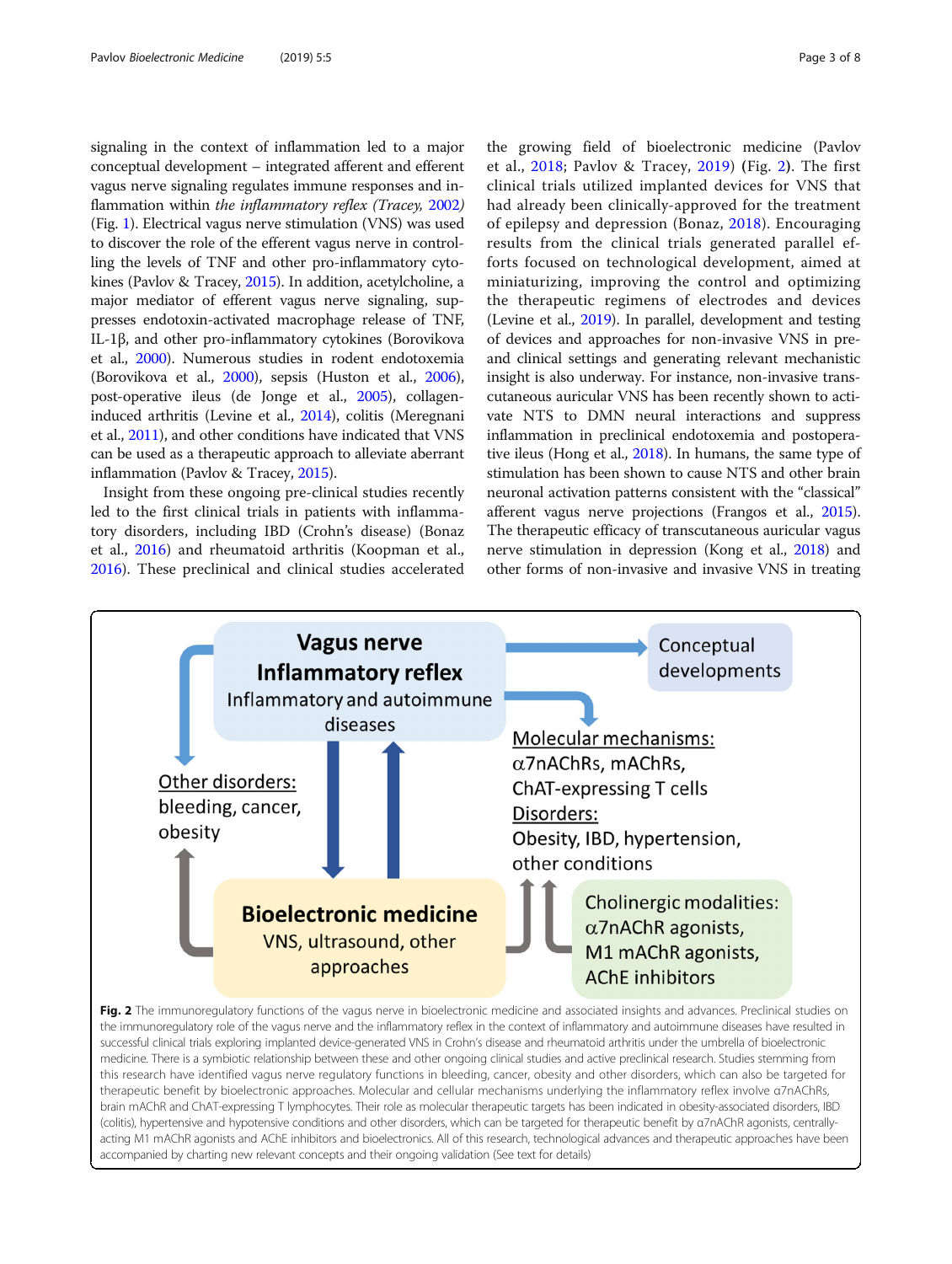chronic pain has been actively studied (Chakravarthy et al., [2015](#page-5-0)). In addition to VNS, the anti-inflammatory and therapeutic benefit of other approaches, including electrical acupuncture and ultrasound, activating neural circuitry within the inflammatory reflex was demonstrated in preclinical models of sepsis, acute kidney injury, and endotoxemia (Pavlov & Tracey, [2017](#page-6-0); Inoue et al., [2016;](#page-6-0) Torres-Rosas et al., [2014;](#page-7-0) Cotero et al., [2019\)](#page-6-0). (Figs. [1,](#page-1-0) [2\)](#page-2-0). In parallel, substantial insight into the cellular and molecular constituents of the inflammatory reflex considerably broadened the horizons for therapeutic developments.

### Revealing the mechanisms

A somewhat surprising receptor mechanism underlies the anti-inflammatory role of the vagus nerve. It turned out that in contrast to many "classical" physiological functions, mediated through metabotropic mAChRs, the vagus nerve anti-inflammatory effects are mediated through ionotropic nicotinic acetylcholine receptors (nAChRs) (Wang et al., [2003\)](#page-7-0). A specific role for a subset of these receptors, containing the  $\alpha$ 7 subunit and expressed on immune cells in this regulation (Figs. [1,](#page-1-0) [2](#page-2-0)) was revealed through several observations. VNS fails to significantly alter serum TNF levels in mice genetically deficient for the α7nAChR during endotoxemia (Wang et al., [2003](#page-7-0)). In addition, while cholinergic treatment with nicotine significantly suppresses pro-inflammatory cytokine release by macrophages it fails to generate this effect in macrophages from α7nAChR KO mice or macrophages with α7nAChR anti-sense downregulation (Wang et al., [2003](#page-7-0)). Furthermore, α7nAChR expression in bone marrow-derived immune (non-T cells) was shown to play an essential role for the anti-inflammatory effect of VNS (Olofsson et al., [2012\)](#page-6-0). A detailed understanding of intracellular mechanisms mediating α7nAChR-dependent cholinergic suppression of pro-inflammatory cytokine release has emerged. These mechanisms involve inhibition of the nuclear factor kappa-light-chain-enhancer of activated B cells (NF-κB) nuclear translocation (Guarini et al., [2003;](#page-6-0) Parrish et al., [2008](#page-6-0)), activation of the Janus kinase 2 - signal transducer and activator of transcription 3 (JAK2-STAT3) pathway (de Jonge et al., [2005\)](#page-6-0), inhibition of the inflammasome (Lu et al., [2014](#page-6-0)), and inhibition of adenylyl cyclase 6 (Tarnawski et al., [2018\)](#page-7-0).

The inflammatory reflex is also regulated centrally (in the brain) and several studies have revealed a role for mAChRs and specifically the M1 mAChR in this regulation in endotoxemia, inflammatory bowel disease (colitis), hemorrhagic shock and other conditions (Pavlov & Tracey, [2015](#page-6-0); Pavlov et al., [2006](#page-6-0); Munyaka et al., [2014](#page-6-0); Lee et al., [2010](#page-6-0)) (Fig. [1](#page-1-0)). Enhancing brain cholinergic signaling through administering centrally-acting acetylcholinesterase inhibitors such as galantamine also results in suppression of aberrant inflammatory responses through vagus nerve-mediated signaling in mouse models of endotoxemia, colitis and lupus (Pavlov et al., [2009;](#page-6-0) Ji et al., [2014](#page-6-0); Pham et al., [2018](#page-6-0)). A very recent study utilizing selective optogenetic stimulation and advanced pharmacological approaches indicated a specific role for forebrain cholinergic signaling and M1 mAChR in the inhibition of peripheral inflammatory responses via vagus nerve signaling in murine endotoxemia (Lehner et al., [2019](#page-6-0)).

VNS results in suppression of splenic TNF, which has been identified as a substantial contributor to systemic TNF. How the vagus nerve controls cytokines in the spleen is noteworthy. The vagus nerve innervates the celiac ganglia and the superior mesenteric ganglion – a documented source of neurons within the splenic nerve (Pavlov & Tracey, [2015\)](#page-6-0). The endings of these catecholaminergic neurons release predominantly norepinephrine, which modulates T lymphocytes, which contain choline acetyltransferase (ChAT), the enzyme responsible for the synthesis of acetylcholine (Rosas-Ballina et al., [2011](#page-6-0)). These ChAT-expressing  $CD4^+$  T lymphocytes play an important role in mediating the TNF-suppressing effect of the vagus nerve (Rosas-Ballina et al., [2011](#page-6-0)) (Figs. [1](#page-1-0), [2\)](#page-2-0). VNS increases splenic acetylcholine levels via splenic nerve catecholaminergic signaling acting on lymphocytes, and VNS fails to significantly suppress TNF levels in mice, lacking T cells (nude mice), during endotoxemia. In addition, passive adoptive transfer of ChAT-expressing T cells into nude mice restores the anti-TNF effect of VNS (Rosas-Ballina et al., [2011](#page-6-0)). Essential involvement of the vagus nerve-splenic nerve link has been indicated in neural regulation of immunity in endotoxemia (Rosas-Ballina et al., [2011](#page-6-0)), murine colitis (Munyaka et al., [2014;](#page-6-0) Ji et al., [2014](#page-6-0)), T cell activation and egress from the spleen, and the regulation of hypertension (Carnevale et al., [2016](#page-5-0)), renal ischemia–reperfusion injury (Inoue et al., [2016\)](#page-6-0), and other conditions (Pavlov & Tracey, [2015\)](#page-6-0).

#### The collateral scientific and therapeutic benefit

The intriguing role of ChAT-expressing T cells as a source of acetylcholine in the neural circuitry of the inflammatory reflex importantly implicated these cells in the regulation of innate immunity and inflammation. This discovery generated new research efforts that provided insights extending the scope of ChAT-expressing T cell functional repertoire in physiological and disease contexts. The physiological regulation of blood pressure is complex and involves several brain-orchestrated and peripheral neuro-endocrine and metabolic components. Acetylcholine is importantly involved in blood pressure regulation and the vasorelaxant properties of this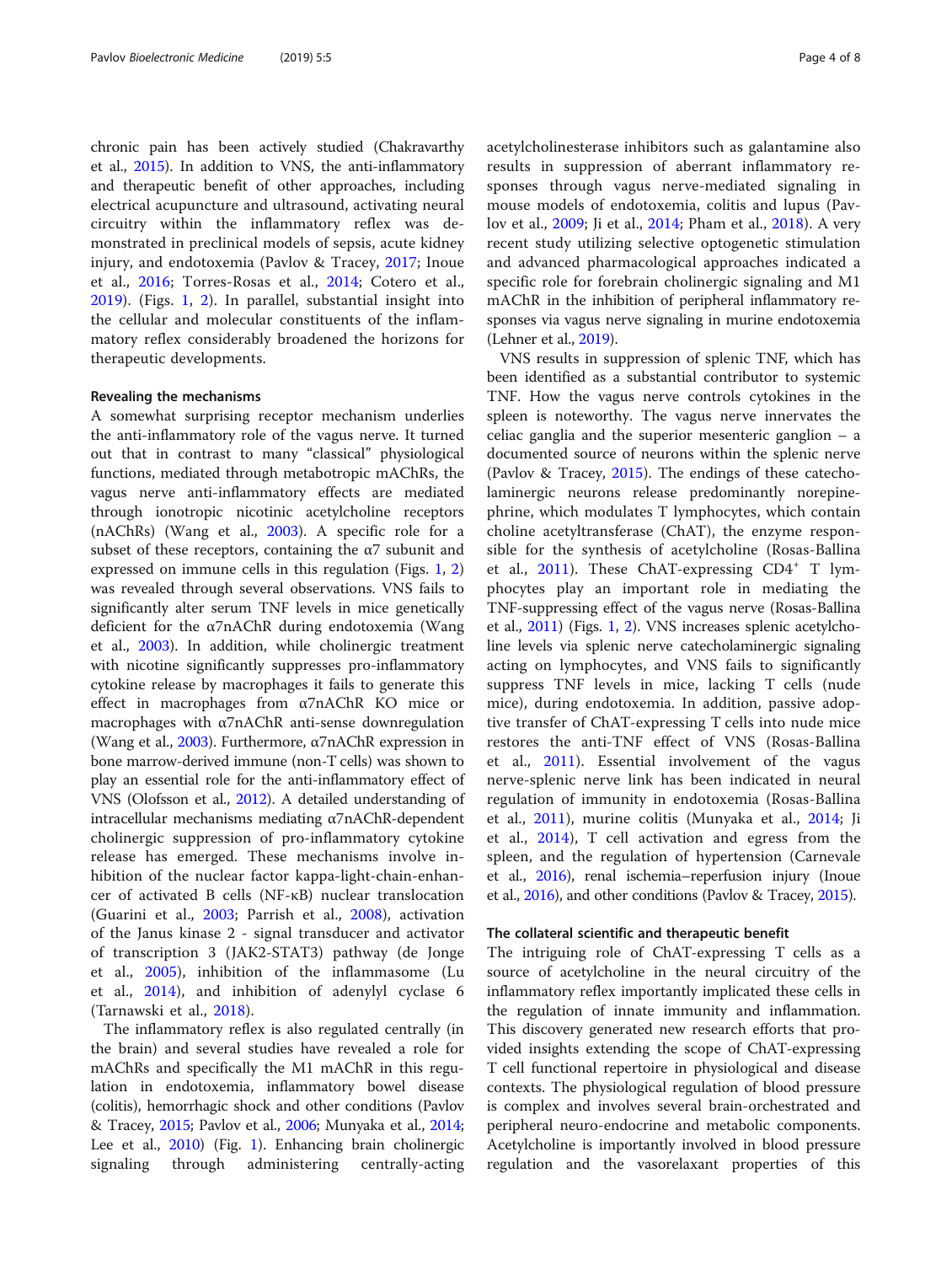molecule related to the release of nitric oxide are well documented. However, the source of acetylcholine in this context has remained somewhat enigmatic. Further characterization of the distinct T-cell population defined by ChAT identified them as  $CD4^{\circ}CD44^{\circ}CD62L^{\text{lo}}$  T helper cells by gene expression (Olofsson et al., [2016](#page-6-0)). Mice with selective deficiency of ChAT expression in CD4+ cells have higher arterial blood pressure as compared to littermate control mice, and infusion of Jurkat T cells overexpressing ChAT significantly lowers blood pressure (Olofsson et al., [2016](#page-6-0)). In addition, co-incubation of these Jurkat T cells and endothelial cells increases phosphorylation of endothelial nitric oxide synthase, and nitrate and nitrite levels in conditioned media, suggesting activated release of nitric oxide – a molecule with a key role in vasolelaxation (Olofsson et al., [2016\)](#page-6-0). These findings demonstrate the important role of  $CD4^+$  T<sub>ChAT</sub> cells in blood pressure regulation. They provide a rationale for further studies on these cells in hypotension and hypertension, and designing new therapeutic approaches focused on cell-mediated vasorelaxation (Olofsson et al., [2016\)](#page-6-0) (Fig. [2\)](#page-2-0). Another very recent study revealed the important role of lymphocyte-released acetylcholine in the regulation of chronic viral infections. Lymphocytic choriomeningitis virus (LCMV) infection is associated with significantly increased ChAT levels in both CD4<sup>+</sup> and CD8+ T cells in an IL-21-dependent manner (Cox et al., [2019\)](#page-6-0). Mice with selective Chat deficiency within the T cell compartment have impaired vasodilation in response to infection, decreased migration of antiviral T cells into infected tissues, and substantially compromised control of chronic LCMV clone 13 infection. These findings represent a genetic proof of function for ChAT in T cells during viral infection and implicate ChAT-expressing T cells in antiviral immunity (Cox et al., [2019](#page-6-0)).

The growing insight into the inflammatory reflex and the receptor mechanisms mediating efferent vagus nerve anti-inflammatory output prompted new clinicallyoriented research. The anti-inflammatory and diseasealleviating effects of many  $\alpha$ 7nAChR agonists, including nicotine, GTS-21, choline, and PNU-282987 have been demonstrated in preclinical settings of sepsis, postoperative neuroinflammation, ischemia-reperfusion injury, obesity and type 2 diabetes, and other disorders (Parrish et al., [2008;](#page-6-0) Pavlov et al., [2007](#page-6-0); Chatterjee et al., [2017](#page-5-0); Mavropoulos et al., [2017](#page-6-0); Terrando et al., [2011](#page-7-0); Wang et al., [2011;](#page-7-0) Li et al., [2013;](#page-6-0) Yeboah et al., [2008](#page-7-0); Hoover, [2017;](#page-6-0) Terrando & Pavlov, [2018\)](#page-7-0) (Fig. [2](#page-2-0)). Centrally-acting mAChR agonists and acetylcholinesterase inhibitors have shown promising efficacy in murine models of sepsis, inflammatory bowel disease, obesity, lupus, and other conditions (Munyaka et al., [2014](#page-6-0); Ji et al., [2014](#page-6-0); Pham et al., [2018;](#page-6-0) Rosas-Ballina et al., [2015;](#page-6-0) Satapathy et al., [2011](#page-6-0); Yang & Yang, [2018;](#page-7-0) Hanes et al., [2015](#page-6-0)) (Fig. [2](#page-2-0)). One of

these centrally-acting acetylcholinesterase inhibitors – galantamine is a clinically-approved drug for the treatment of Alzheimer's disease. This fact, the abundant information about the safety profile of this drug and the rationale from preclinical studies (Satapathy et al., [2011](#page-6-0)) facilitated performing a recent clinical trial with this drug in patients with the metabolic syndrome (Consolim-Colombo et al., [2017\)](#page-6-0). In this randomized placebo-controlled trial, treatment with clinically-approved doses of galantamine significantly alleviated the inflammatory state and insulin resistance and modulated the autonomic neural function towards vagus nerve predominance (Consolim-Colombo et al., [2017\)](#page-6-0).

Another line of research emerging from studying the role of the vagus nerve in immune regulation identified a new role of this nerve in the regulation of bleeding (hemorrhage) (Czura et al., [2010\)](#page-6-0) (Fig. [2](#page-2-0)). VNS in pigs subjected to ear resection significantly shortens the bleeding time and increases the thrombin/antithrombin III complex formations (Czura et al., [2010\)](#page-6-0). These findings suggest that VNS can be further explored for therapeutic benefit in hemorrhage-related conditions.

An accumulating body of data also reveals an intriguing role for the vagus nerve in preclinical scenarios of cancer, including breast, gastric and pancreatic cancer (Chavan et al., [2017;](#page-6-0) Pavlov & Tracey, [2015](#page-6-0)) (Fig. [2](#page-2-0)). Two recent studies provide important insights into the role of the vagus nerve and cholinergic signaling in pancreatic exocrine cancer. In mice with pancreatic ductal adenocarcinoma, subdiaphragmatic vagotomy results in increased tumor growth and worsened survival (Partecke et al., [2017](#page-6-0)). This is associated with increased TNF levels and increased number of tumor associated macrophages. In addition, the survival of TNF knockout mice implanted with the tumor is significantly longer (Partecke et al., [2017\)](#page-6-0). In another study subdiaphragmatic vagotomy in mice with LSL-Kras  $^{+/G12D}$ ; Pdx1-Cre model of this cancer significantly accelerates tumorigenesis, whereas activation of cholinergic signaling via administration of a mAChR agonist has suppressive effects (Renz et al., [2018](#page-6-0)). Stimulated cholinergic signaling specifically results in suppression of the cancer stem cell compartment, CD11b<sup>+</sup> myeloid cells, TNF levels, and metastasis in the liver (Renz et al., [2018\)](#page-6-0). These findings suggest the potential of exploring VNS and cholinergic modalities in the treatment of such an aggressive disease with notoriously vague symptoms as pancreatic exocrine cancer (Fig. [2\)](#page-2-0).

Chronic low-grade inflammation has a documented role in promoting insulin resistance and other metabolic derangements in obesity and obesity-related conditions, including the metabolic syndrome, type 2 diabetes, cardiovascular disease and non-alcoholic steatohepatitis (Pavlov & Tracey, [2012\)](#page-6-0). There is a growing interest in exploring vagus nerve circuitry by using bioelectronics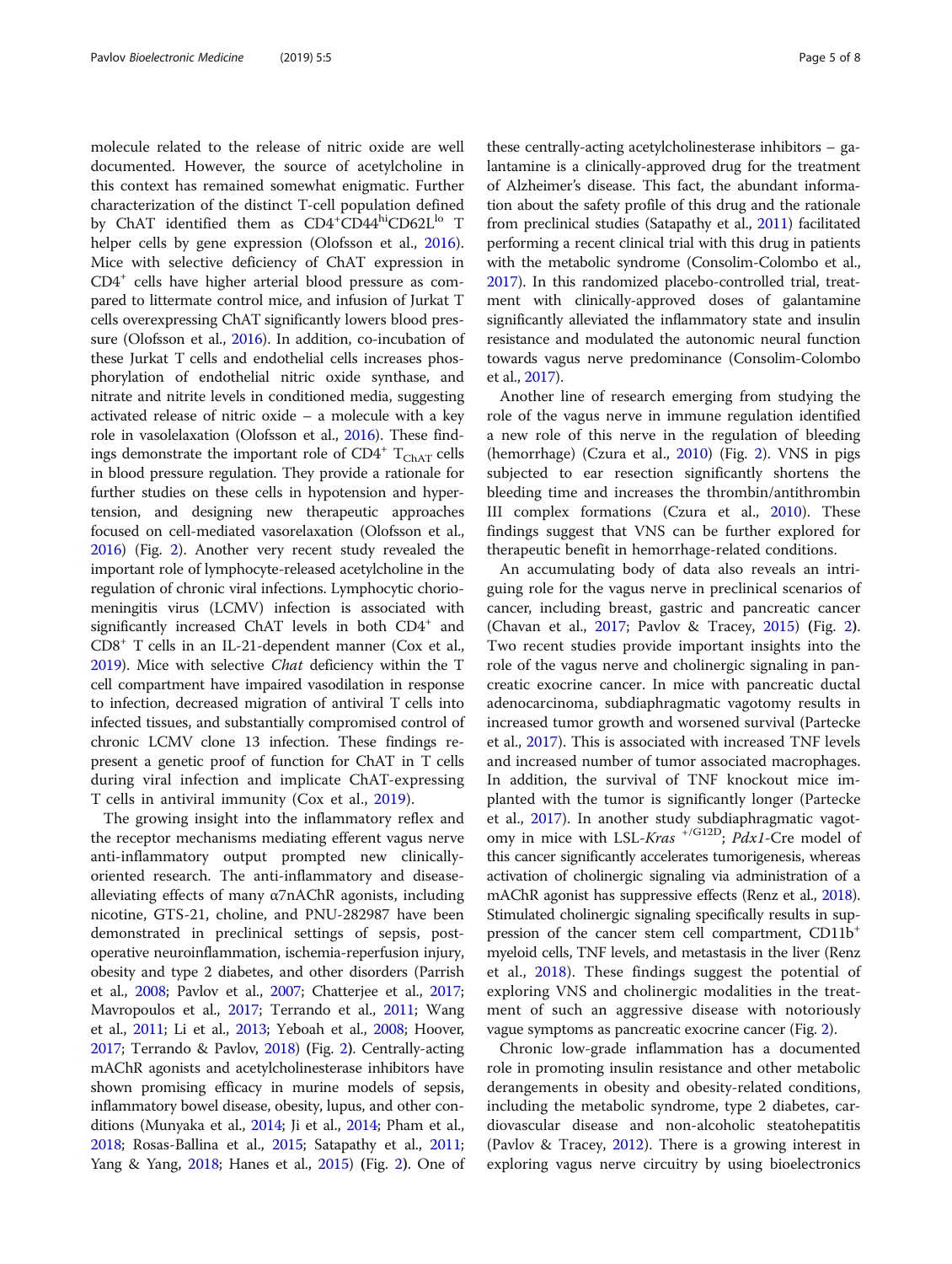<span id="page-5-0"></span>in the treatment of the modern pandemics of obesity and obesity-related disorders by exploring vagus nerve efferent anti-inflammatory signaling and vagus nerve afferents with a role in satiety (Pavlov & Tracey, [2012](#page-6-0); Yao et al., [2018\)](#page-7-0) (Fig. [2\)](#page-2-0).

Research on the immunomodulatory function of the vagus nerve and its brain regulation also contributed significantly to formulating the concepts of the *immuno-*logical homunculus (Pavlov et al., [2018](#page-6-0); Tracey, [2007](#page-7-0)), the set point function of the immune responses (Tracey, [2009](#page-7-0)), the neuroimmune communicatome (Olofsson et al., [2017](#page-6-0); Metz & Pavlov, [2018](#page-6-0)), and innate immune exhaustion in sepsis survivors (Zaghloul et al., [2017](#page-7-0)) (Fig. [2\)](#page-2-0). Ongoing and future studies utilizing advanced technics for molecular mapping and selective modulation of neural circuitry will undoubtedly provide new insight within the framework of these conceptual models and indicate new therapeutic avenues (Pavlov & Tracey, [2017](#page-6-0); Chang et al., 2015; Chang, 2019).

# Conclusions

Improved understanding of the role of the vagus nerve in controlling inflammation and innovative applications of this knowledge led to current clinical developments in treating inflammatory and autoimmune diseases with implantable bioelectronics. These advances benefited parallel technological developments related to improving these devices and testing new devices for non-invasive bioelectronic VNS (Levine et al., [2019;](#page-6-0) Mertens et al., [2018\)](#page-6-0). In parallel, other approaches within the scope of bioelectronic medicine, including electrical acupuncture and ultrasound for activating circuitries in the inflammatory reflex have showed promising therapeutic efficacy (Fig. [2](#page-2-0)). Demonstrating a role for the vagus nerve in the control of bleeding, cancer, and obesity, and the important involvement of a subset of ChAT-expressing T cells in the regulation of blood pressure and very recently – in viral infection are all important examples of discoveries stemming from studying the immunoregulatory role of the vagus nerve. Revealing the molecular mechanisms of efferent vagus nerve anti-inflammatory control have indicated the therapeutic applicability of α7nAChR agonists and centrally-acting acetylcholinesterase inhibitors, with first examples of clinical validation in clinical settings (Fig. [2](#page-2-0)). These developments represent a broad spectrum of collateral benefit of innovative research on the vagus nerve with current clinical implications in bioelectronic medicine (Fig. [2](#page-2-0)). Multidisciplinary collaborative research efforts will continue to advance bioelectronic medicine and benefit other disciplines with the goal of creating therapeutic approaches that will make a difference for our patients.

#### Abbreviations

ACh: Acetylcholine; AChE: Acetylcholinesterase; ChAT: Choline acetyltransferase; DMN: Dorsal motor nucleus of the vagus; IBD: Inflammatory bowel disease; IL-1: 1βinterleukin-1β; IL-21: Interleukin-21; JAK2-STAT3: Janus kinase 2- signal transducer and activator of transcription 3; LCMV: Lymphocytic choriomeningitis virus; mAChRs: Muscarinic acetylcholine receptors; nAChRs: Nicotinic acetylcholine receptors; NE: Norepinephrine; NF-κB: Nuclear factor kappa-light-chain-enhancer of activated B cells; NTS: Nucleus tractus solitarius; PAMPs: Pathogen-associated molecular patterns; TNF: Tumor necrosis factor; VNS: Vagus nerve stimulation;  $β_2$ -ARs:  $β_2$ -adrenergic receptors

#### Acknowledgements

The author thank Kevin J. Tracey and Christine N. Metz for their comments on this paper.

#### Funding

The research of V.A.P. with relevance to this paper is supported by grants R01GM121102 and R01GM128008 from the National Institutes of Health, National Institute of General Medical Sciences.

#### Availability of data and materials

Not applicable.

#### Authors' contributions

The author wrote the paper. The author read and approved the final manuscript.

#### Ethics approval and consent to participate

Not applicable.

#### Consent for publication Not applicable.

Competing interests

V.A.P. is an author of patents broadly related to the topic of this paper and has assigned his rights to the Feinstein Institute for Medical Research. V.A.P. is also an executive editor of the journal Bioelectronic Medicine.

#### Publisher's Note

Springer Nature remains neutral with regard to jurisdictional claims in published maps and institutional affiliations.

#### Received: 29 March 2019 Accepted: 24 April 2019 Published online: 16 May 2019

#### References

- Balkwill F, Mantovani A. Inflammation and cancer: back to Virchow? Lancet (London, England). 2001;357(9255):539–45.
- Berthoud HR, Neuhuber WL. Functional and chemical anatomy of the afferent vagal system. Auton Neurosci. 2000;85(1–3):1–17.
- Bonaz B. Is-there a place for vagus nerve stimulation in inflammatory bowel diseases? Bioelectronic Med. 2018;4(1):4.
- Bonaz B, Sinniger V, Hoffmann D, Clarencon D, Mathieu N, Dantzer C, et al. Chronic vagus nerve stimulation in Crohn's disease: a 6-month follow-up pilot study. Neurogastroenterol Motil. 2016;28(6):948–53.
- Borovikova LV, Ivanova S, Zhang M, Yang H, Botchkina GI, Watkins LR, et al. Vagus nerve stimulation attenuates the systemic inflammatory response to endotoxin. Nature. 2000;405(6785):458–62.
- Carnevale D, Perrotta M, Pallante F, Fardella V, Iacobucci R, Fardella S, et al. A cholinergic-sympathetic pathway primes immunity in hypertension and mediates brain-to-spleen communication. Nat Commun. 2016;7:13035.
- Chakravarthy K, Chaudhry H, Williams K, Christo PJ. Review of the uses of vagal nerve stimulation in chronic pain management. Curr Pain Headache Rep. 2015;19(12):54.
- Chang RB. Optogenetic control of the peripheral nervous system. Cold Spring Harb Perspect Med. 2019. [https://doi.org/10.1101/cshperspect.a034397.](https://doi.org/10.1101/cshperspect.a034397)
- Chang RB, Strochlic DE, Williams EK, Umans BD, Liberles SD. Vagal sensory neuron subtypes that differentially control breathing. Cell. 2015;161(3):622–33.
- Chatterjee PK, Yeboah MM, Solanki MH, Kumar G, Xue X, Pavlov VA, et al. Activation of the cholinergic anti-inflammatory pathway by GTS-21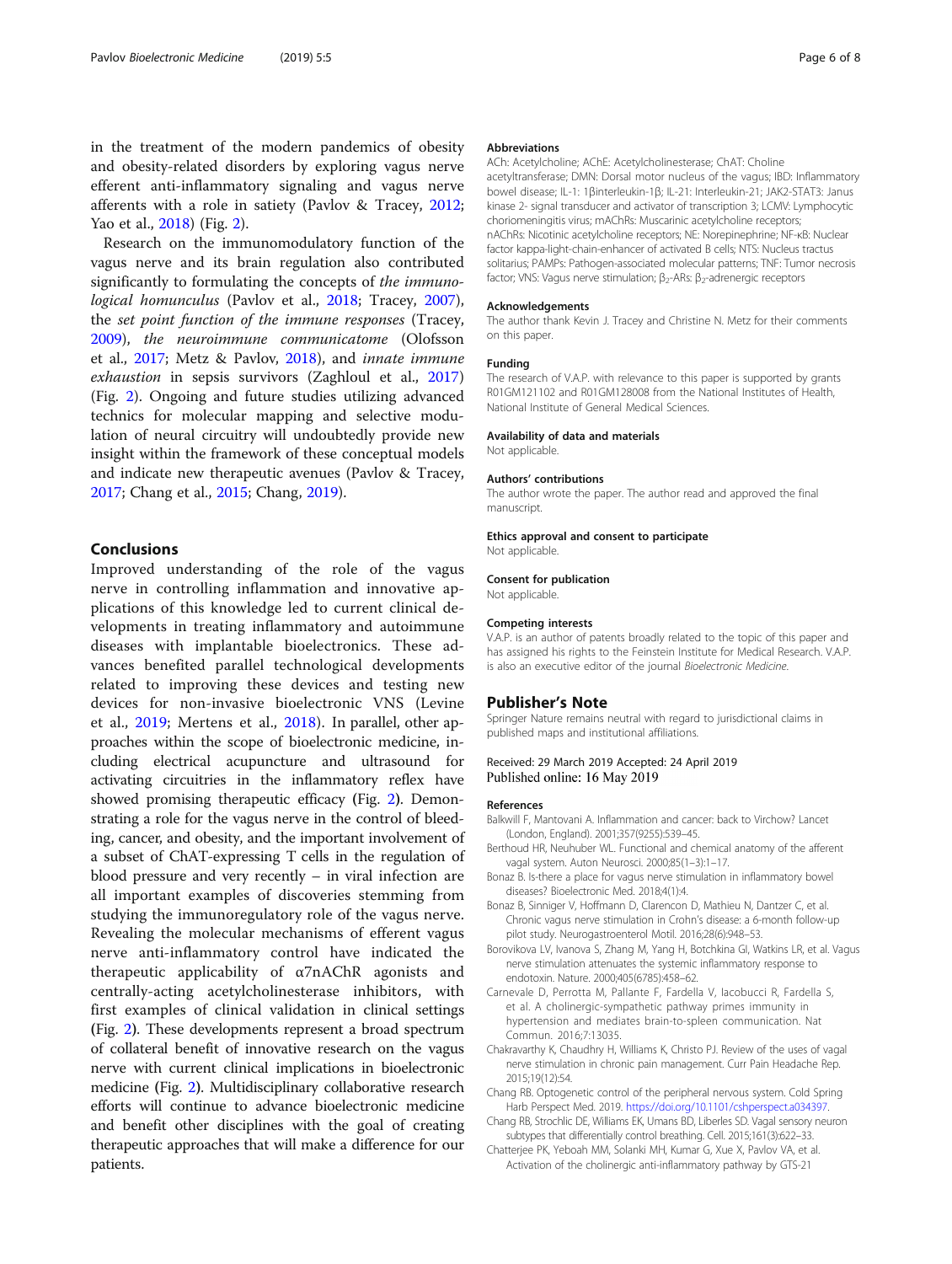<span id="page-6-0"></span>attenuates cisplatin-induced acute kidney injury in mice. PLoS One. 2017; 12(11):e0188797.

- Chavan SS, Pavlov VA, Tracey KJ. Mechanisms and therapeutic relevance of neuro-immune communication. Immunity. 2017;46(6):927–42.
- Consolim-Colombo FM, Sangaleti CT, Costa FO, Morais TL, Lopes HF, Motta JM, et al. Galantamine alleviates inflammation and insulin resistance in patients with metabolic syndrome in a randomized trial. JCI insight. 2017;2(14).
- Cotero V, Fan Y, Tsaava T, Kressel AM, Hancu I, Fitzgerald P, et al. Noninvasive sub-organ ultrasound stimulation for targeted neuromodulation. Nat Commun. 2019;10(1):952.
- Cox MA, Duncan GS, Lin GHY, Steinberg BE, Yu LX, Brenner D, et al. Choline acetyltransferase-expressing T cells are required to control chronic viral infection. Science (New York, NY). 2019;363(6427):639–44.
- Czura CJ, Schultz A, Kaipel M, Khadem A, Huston JM, Pavlov VA, et al. Vagus nerve stimulation regulates hemostasis in swine. Shock (Augusta, Ga). 2010;33(6):608–13.
- de Jonge WJ, van der Zanden EP, The FO, Bijlsma MF, van Westerloo DJ, Bennink RJ, et al. Stimulation of the vagus nerve attenuates macrophage activation by activating the Jak2-STAT3 signaling pathway. Nat Immunol. 2005;6(8):844–51.
- Frangos E, Ellrich J, Komisaruk BR. Non-invasive access to the Vagus nerve central projections via electrical stimulation of the external ear: fMRI evidence in humans. Brain stimulation. 2015;8(3):624–36.
- Guarini S, Altavilla D, Cainazzo MM, Giuliani D, Bigiani A, Marini H, et al. Efferent vagal fibre stimulation blunts nuclear factor-kappaB activation and protects against hypovolemic hemorrhagic shock. Circulation. 2003;107(8):1189–94.
- Hanes WM, Olofsson PS, Kwan K, Hudson LK, Chavan SS, Pavlov VA, et al. Galantamine attenuates type 1 diabetes and inhibits anti-insulin antibodies in non-obese diabetic mice. Mol Med. 2015;21(1):702–8.
- Hong GS, Zillekens A, Schneiker B, Pantelis D, de Jonge WJ, Schaefer N, et al. Non-invasive transcutaneous auricular vagus nerve stimulation prevents postoperative ileus and endotoxemia in mice. Neurogastroenterol Motil. 2018;31:e13501. <https://doi.org/10.1111/nmo.13501>
- Hoover DB. Cholinergic modulation of the immune system presents new approaches for treating inflammation. Pharmacol Ther. 2017;179:1–16.
- Huston JM, Ochani M, Rosas-Ballina M, Liao H, Ochani K, Pavlov VA, et al. Splenectomy inactivates the cholinergic antiinflammatory pathway during lethal endotoxemia and polymicrobial sepsis. J Exp Med. 2006;203(7):1623–8.
- Inoue T, Abe C, Sung SS, Moscalu S, Jankowski J, Huang L, et al. Vagus nerve stimulation mediates protection from kidney ischemia-reperfusion injury through alpha7nAChR+ splenocytes. J Clin Invest. 2016;126(5):1939–52.
- Ji H, Rabbi MF, Labis B, Pavlov VA, Tracey KJ, Ghia JE. Central cholinergic activation of a vagus nerve-to-spleen circuit alleviates experimental colitis. Mucosal Immunol. 2014;7(2):335–47.
- Kong J, Fang J, Park J, Li S, Rong P. Treating depression with transcutaneous auricular Vagus nerve stimulation: state of the art and future perspectives. Frontiers in psychiatry. 2018;9:20.
- Koopman FA, Chavan SS, Miljko S, Grazio S, Sokolovic S, Schuurman PR, et al. Vagus nerve stimulation inhibits cytokine production and attenuates disease severity in rheumatoid arthritis. Proc Natl Acad Sci U S A. 2016;113(29):8284–9.
- Lee ST, Chu K, Jung KH, Kang KM, Kim JH, Bahn JJ, et al. Cholinergic anti-inflammatory pathway in intracerebral hemorrhage. Brain Res. 2010;1309:164–71.
- Lehner KR, Silverman HA, Addorisio ME, Roy A, Al-Onaizi MA, Levine Y, et al. Forebrain Cholinergic Signaling Regulates Innate Immune Responses and Inflammation. Frontiers in immunology. 2019;10:585.
- Levine YA, Faltys M, Chernoff D. Harnessing the inflammatory reflex for the treatment of inflammation-mediated diseases. Cold Spring Harb Perspect Med. 2019.
- Levine YA, Koopman FA, Faltys M, Caravaca A, Bendele A, Zitnik R, et al. Neurostimulation of the cholinergic anti-inflammatory pathway ameliorates disease in rat collagen-induced arthritis. PLoS One. 2014;9(8):e104530.
- Li F, Chen Z, Pan Q, Fu S, Lin F, Ren H, et al. The protective effect of PNU-282987, a selective alpha7 nicotinic acetylcholine receptor agonist, on the hepatic ischemia-reperfusion injury is associated with the inhibition of high-mobility group box 1 protein expression and nuclear factor kappaB activation in mice. Shock (Augusta, Ga). 2013;39(2):197–203.
- Lu B, Kwan K, Levine YA, Olofsson PS, Yang H, Li J, et al. alpha7 nicotinic acetylcholine receptor signaling inhibits inflammasome activation by preventing mitochondrial DNA release. Mol Med. 2014;20:350–8.
- Mavropoulos SA, Khan NS, Levy ACJ, Faliks BT, Sison CP, Pavlov VA, et al. Nicotinic acetylcholine receptor-mediated protection of the rat heart exposed to ischemia reperfusion. Mol Med. 2017;23.
- Meregnani J, Clarencon D, Vivier M, Peinnequin A, Mouret C, Sinniger V, et al. Anti-inflammatory effect of vagus nerve stimulation in a rat model of inflammatory bowel disease. Auton Neurosci. 2011;160(1–2):82–9.
- Mertens A, Raedt R, Gadeyne S, Carrette E, Boon P, Vonck K. Recent advances in devices for vagus nerve stimulation. Expert Rev Med Devices. 2018;15(8):527–39.
- Metz CN, Pavlov VA. Vagus nerve cholinergic circuitry to the liver and the gastrointestinal tract in the neuroimmune communicatome. Am J Physiol Gastrointest Liver Physiol. 2018.
- Munyaka P, Rabbi MF, Pavlov VA, Tracey KJ, Khafipour E, Ghia JE. Central muscarinic cholinergic activation alters interaction between splenic dendritic cell and CD4+CD25- T cells in experimental colitis. PLoS One. 2014;9(10):e109272.
- Nathan C. Points of control in inflammation. Nature. 2002;420(6917):846–52.
- Olofsson PS, Katz DA, Rosas-Ballina M, Levine YA, Ochani M, Valdes-Ferrer SI, et al. alpha7 nicotinic acetylcholine receptor (alpha7nAChR) expression in bone marrow-derived non-T cells is required for the inflammatory reflex. Mol Med. 2012;18:539–43.
- Olofsson PS, Metz CN, Pavlov VA. The Neuroimmune Communicatome in Inflammation In: Cavaillon J, Singer M, editors. Inflammation: from molecular and cellular mechanisms to the clinic, vol. 4: Wiley-VCH Verlag GmbH & Co. KGaA; 2017. p. 1485–516.
- Olofsson PS, Steinberg BE, Sobbi R, Cox MA, Ahmed MN, Oswald M, et al. Blood pressure regulation by CD4(+) lymphocytes expressing choline acetyltransferase. Nat Biotechnol. 2016;34(10):1066–71.
- Parrish WR, Rosas-Ballina M, Gallowitsch-Puerta M, Ochani M, Ochani K, Yang LH, et al. Modulation of TNF release by choline requires alpha7 subunit nicotinic acetylcholine receptor-mediated signaling. Mol Med. 2008;14(9–10):567–74.
- Partecke LI, Kading A, Trung DN, Diedrich S, Sendler M, Weiss F, et al. Subdiaphragmatic vagotomy promotes tumor growth and reduces survival via TNFalpha in a murine pancreatic cancer model. Oncotarget. 2017;8(14):22501–12.
- Pavlov VA, Chavan SS, Tracey KJ. Molecular and functional neuroscience in immunity. Annu Rev Immunol. 2018;36:783–812.
- Pavlov VA, Ochani M, Gallowitsch-Puerta M, Ochani K, Huston JM, Czura CJ, et al. Central muscarinic cholinergic regulation of the systemic inflammatory response during endotoxemia. Proc Natl Acad Sci U S A. 2006;103(13):5219–23.
- Pavlov VA, Ochani M, Yang LH, Gallowitsch-Puerta M, Ochani K, Lin X, et al. Selective alpha7-nicotinic acetylcholine receptor agonist GTS-21 improves survival in murine endotoxemia and severe sepsis. Crit Care Med. 2007;35(4):1139–44.
- Pavlov VA, Parrish WR, Rosas-Ballina M, Ochani M, Puerta M, Ochani K, et al. Brain acetylcholinesterase activity controls systemic cytokine levels through the cholinergic anti-inflammatory pathway. Brain Behav Immun. 2009;23(1):41–5.
- Pavlov VA, Tracey KJ. The vagus nerve and the inflammatory reflex--linking immunity and metabolism. Nat Rev Endocrinol. 2012;8(12):743–54.
- Pavlov VA, Tracey KJ. Neural circuitry and immunity. Immunol Res. 2015; 63(1–3):38–57.
- Pavlov VA, Tracey KJ. Neural regulation of immunity: molecular mechanisms and clinical translation. Nat Neurosci. 2017;20(2):156–66.
- Pavlov VA, Tracey KJ. Bioelectronic medicine: updates, challenges and paths forward. Bioelectronic Medicine. 2019;5(1):1.
- Pham GS, Wang LA, Mathis KW. Pharmacological potentiation of the efferent Vagus nerve attenuates blood pressure and renal injury in a murine model of systemic lupus erythematosus. Am J Physiol Regul Integr Comp Physiol. 2018.
- Renz BW, Tanaka T, Sunagawa M, Takahashi R, Jiang Z, Macchini M, et al. Cholinergic signaling via muscarinic receptors directly and indirectly suppresses pancreatic tumorigenesis and Cancer Stemness. Cancer Dis. 2018;8(11):1458–73.
- Rosas-Ballina M, Olofsson PS, Ochani M, Valdes-Ferrer SI, Levine YA, Reardon C, et al. Acetylcholine-synthesizing T cells relay neural signals in a vagus nerve circuit. Science (New York, NY). 2011;334(6052):98–101.
- Rosas-Ballina M, Valdes-Ferrer SI, Dancho ME, Ochani M, Katz D, Cheng KF, et al. Xanomeline suppresses excessive pro-inflammatory cytokine responses through neural signal-mediated pathways and improves survival in lethal inflammation. Brain Behav Immun. 2015;44:19–27.
- Satapathy SK, Ochani M, Dancho M, Hudson LK, Rosas-Ballina M, Valdes-Ferrer SI, et al. Galantamine alleviates inflammation and other obesity-associated complications in high-fat diet-fed mice. Mol Med. 2011;17(7–8):599–606.